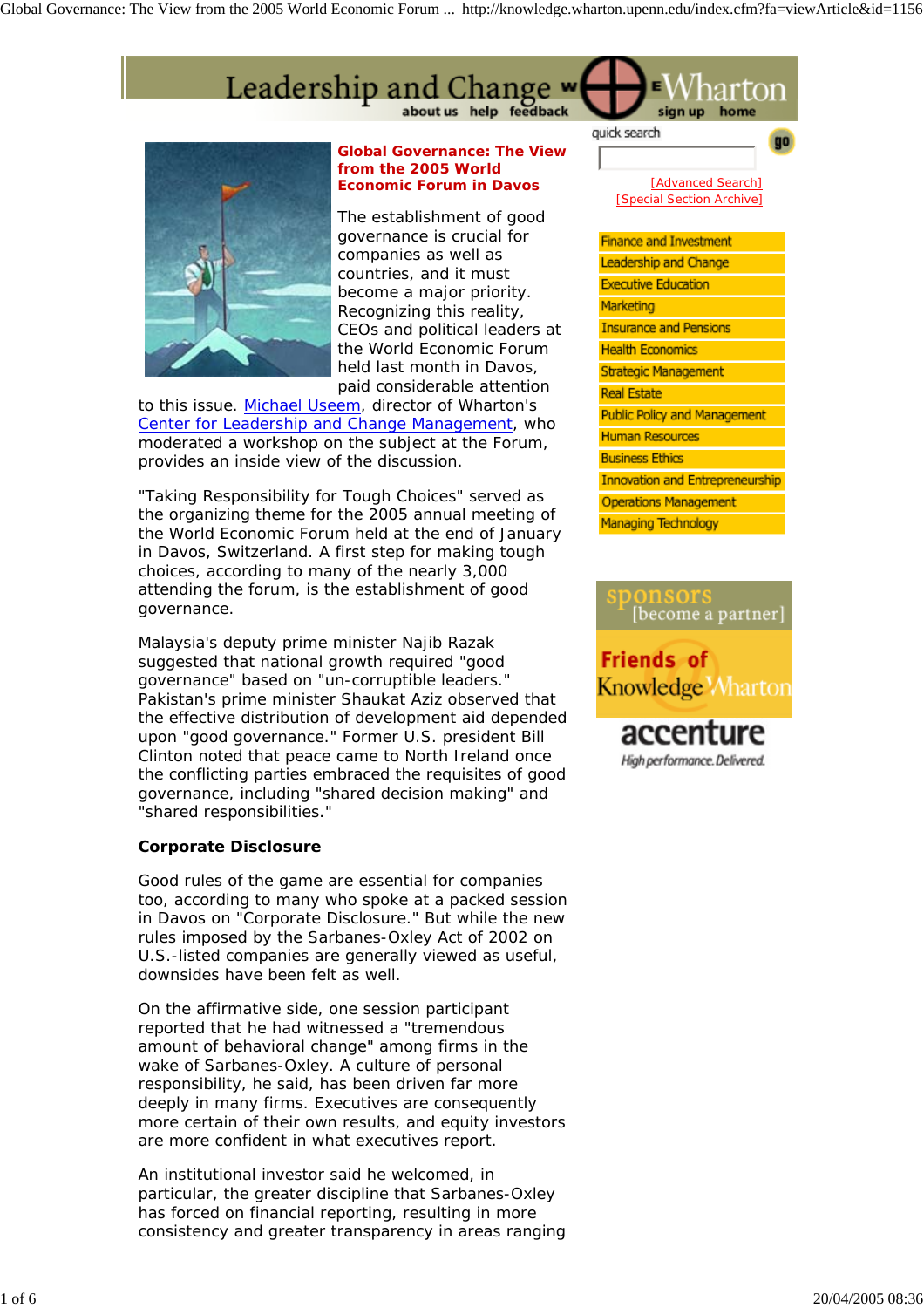from pension assets to acquisition accounting. Another participant reminded the audience that as investors become more confident in a company's reported earnings, they will pay higher multiples for the company's stock. In the final analysis, observed a third participant, "there can't be any substitute for honesty in auditing and governance."

Other participants cautioned, however, that the focus on regulatory compliance may have come at a significant price. Companies are devoting too much time to Sarbanes-Oxley, complained several, and too little to growth. Still others warned of a chilling effect on business innovation. An institutional investor confirmed that in the wake of Enron's and WorldCom's collapses, his investment firm has become very sensitive to reputational risk. If even a hint of scandal is in the air, he said, his firm now sells "instantly" and asks questions later.

Regulators and prosecutors are usurping the role of non-executive directors in monitoring companies, complained one participant, and she urged that directors reassert their rightful role. To that end, another participant urged that governing boards redouble their efforts to 1) master the complexity of their companies' operations, 2) smoke out creativity in reporting, 3) reduce their coziness with management, and 4) understand the tough choices that executives must make. But others felt that the power pendulum has already been swinging the other way. "Responsibility is being shifted back to the board," concluded one participant, "where it already belonged."

With the U.S. leading the way in governance reform with Sarbanes-Oxley, a non-U.S. participant observed that his country has a bad habit of adopting American regulation and then making it more draconian. Still, despite the evident downsides, many saw the cross-national transfer of corporate disclosure practices as a move in the right direction. In the end, it should help spread consistent governance practices around the world, making for greater harmonization in standards and a more global equity market.

## **A More Demanding Boardroom**

A number of practical steps for improving company governance in any national setting emerged from a workshop on "A More Demanding Boardroom." The workshop focused on the intensifying demands on governing boards to take greater responsibility for tough decisions. "Stung by scandal," stated the session's call, "corporate boards face pressure from shareholders and governments to become more involved in the day-to-day management of companies."

A panel of 17 discussion leaders and several dozen other participants -- from countries ranging from Belgium and Germany to Kuwait and Mexico - developed a set of guidelines for improving governance in light of investor and regulator pressure.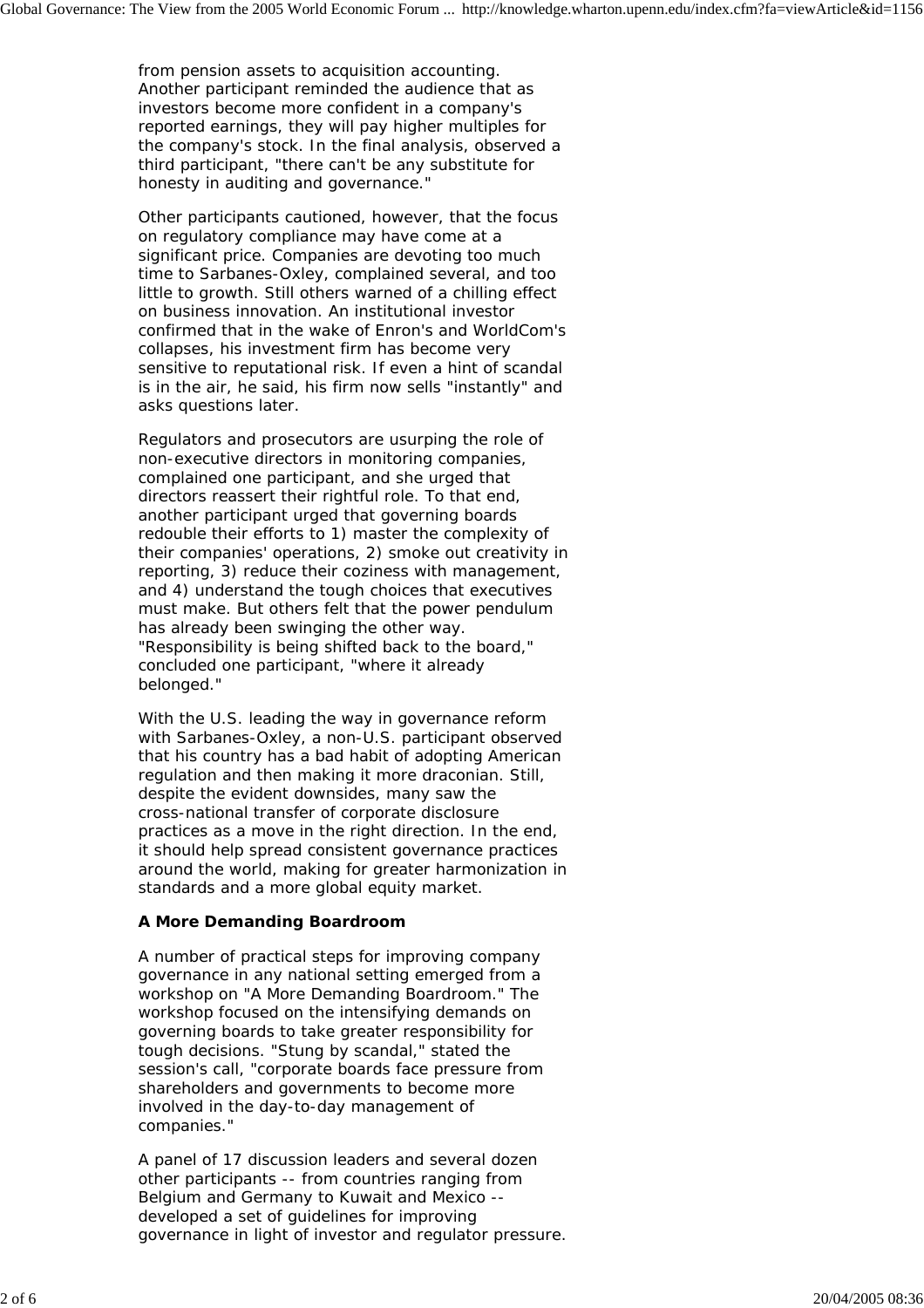The discussion leaders included: Robert W. Alspaugh, International CEO, KPMG; Matthew W. Barrett, chairman, Barclays Bank Plc; Clemens Börsig, member of the board, Deutsche Bank AG; Michael D. Capellas, president and CEO, MCI, Inc.; John Evans, general secretary, Trade Union Advisory Committee to the OECD; Mark Foster, group CEO, Accenture; Orit Gadiesh, chairman, Bain & Co., Inc.; Robert R. Glauber, chairman and CEO, NASD; Oswald J. Grübel, CEO, Credit Suisse Group; Reuel J. Khoza, chairman, Eskom; Rakesh Khurana, professor, Harvard Business School; Wayne W. Murdy, chairman and CEO, Newmont Mining Corp.; John A. Quelch, senior associate dean, International Development, Harvard Business School; Paul C. Reilly, chairman and CEO, Korn/Ferry International; Thomas A. Russo, vice-chairman, Lehman Brothers; Laura D. Tyson, dean, London Business School; Lutgart Van den Berghe, director, Belgian Directors' Institute; Vlerick Leuven, Gent Management School; and Daniel Vasella, chairman and CEO, Novartis International.

The discussion leaders first identified four areas of concerted action for the board, and groups of 10 to 15 leaders and participants then identified a host of steps for good governance within each of the four: 1) setting company strategy, 2) overseeing compliance and risk, 3) structuring the board, and 4) planning executive succession.

**Setting Company Strategy**: Non-executive directors cannot be expected to fully appreciate their company's strategy, but they must understand the principles underlying its business model. To build their understanding, directors should ask eight questions of management:

1. How does the company make money?

2. Where does its cash flow come from, and where is it going?

3. How is the firm faring against its competitors?

4. If the firm is doing far better or far worse than its competitors, why is that?

5. Does the company have in place a CEO succession plan?

6. How is the company going to grow, what rate is expected, and can the company afford to grow that quickly?

7. Is the firm living within its means?

8. How well does bad news reach the board, and what can be done to improve its upward flow?

The discussion group concluded that if the non-executive directors did not fully comprehend management's answer to the eight questions, the questions should all be asked again. If the directors still do not understand the answers, they should then get off the board.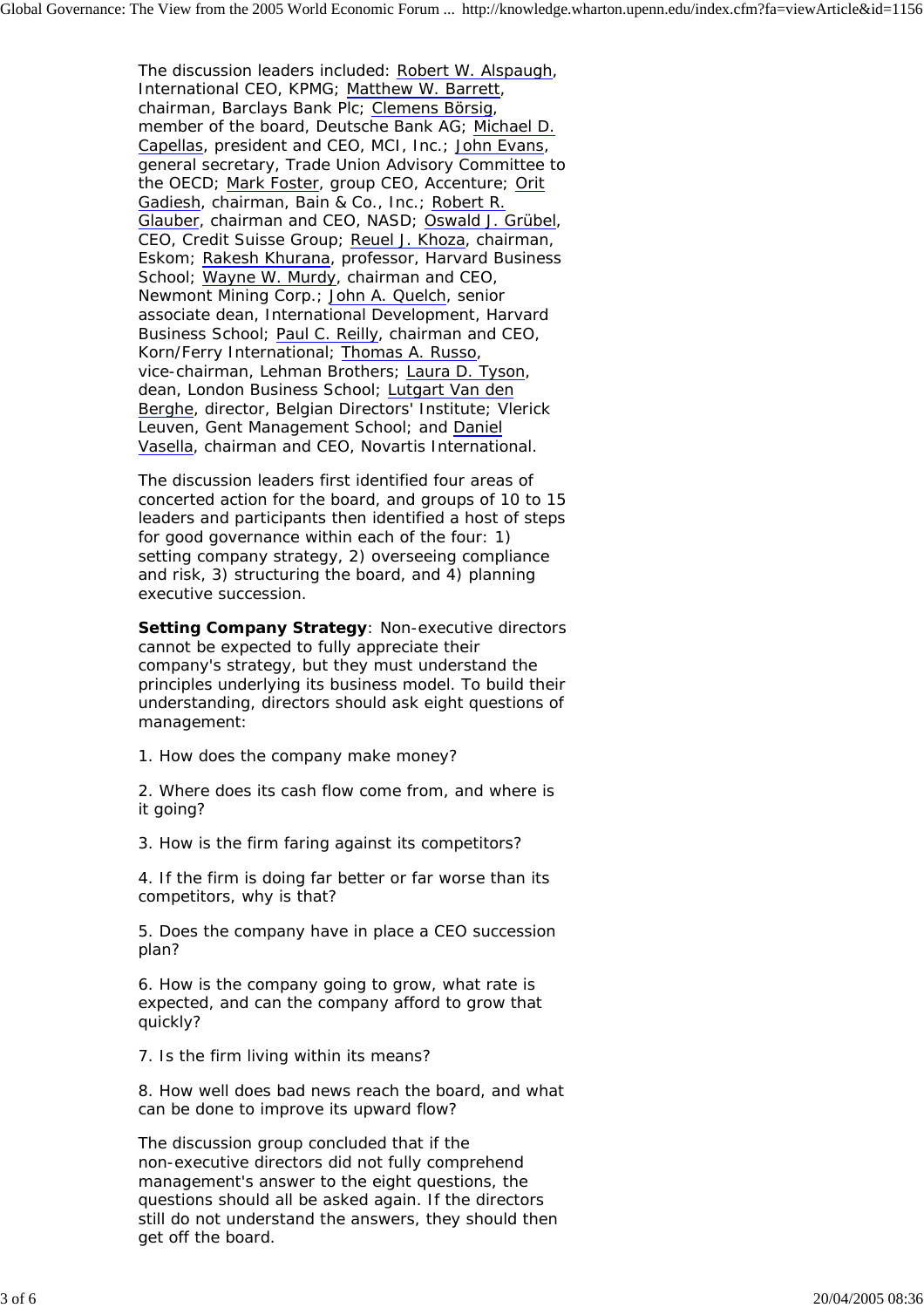**Overseeing Compliance and Risk**: The accounting problems that brought down Enron and WorldCom, and recent settlements holding their directors personally liable for the failures, have intensified the need for directors to be particularly vigilant in the areas of compliance and risk.

For the moment, only small adjustments can be expected in the implementation of the Sarbanes-Oxley Act. Companies should learn to use the act's provisions to advantage, especially Section 404, which requires companies to assess and guarantee their internal controls over financial reporting. By driving the Sarbanes-Oxley principles deeply into all aspects of a firm's operations, more reliable results and fewer surprises should result.

The personal liability that directors face in board service is increasingly of concern, and companies should directly address this issue if they are to attract the quality directors they need. But the liability question also requires special attention once directors are on board. If directors are preoccupied with minimizing personal risk and protecting their own assets against shareholder litigation, they may come to focus too much on private concerns and too little on shareholder returns.

Four steps are required for effective director oversight of compliance and risk:

1. Directors should become more deeply engaged with company plans and executive decisions.

2. The audit committee should shoulder full responsibility for overseeing audit issues so that the remainder of the board can devote its time to other pressing issues.

3. The board should consider creating an "operating exposure committee" that would focus on what could go wrong, thereby relieving the audit committee and the full board of this essential but burdensome task.

4. The board should insist on high ethical standards throughout the company so that employees at all levels will recognize and root out malfeasance.

**Structuring the Board:** The proper composition and organization of the board have become more vital in an era of greater board responsibility and engagement. To that end, the board should conduct an annual evaluation of its own performance and compensation.

In selecting new directors to join the board, the nominations committee will want to ensure that the new directors are highly competent, work well with one another and the chief executive, and bring functional, gender, and international diversity to the boardroom. Non-executive directors should come with no conflicts of interest, either evident or perceived.

Critical devices for ensuring a well structured board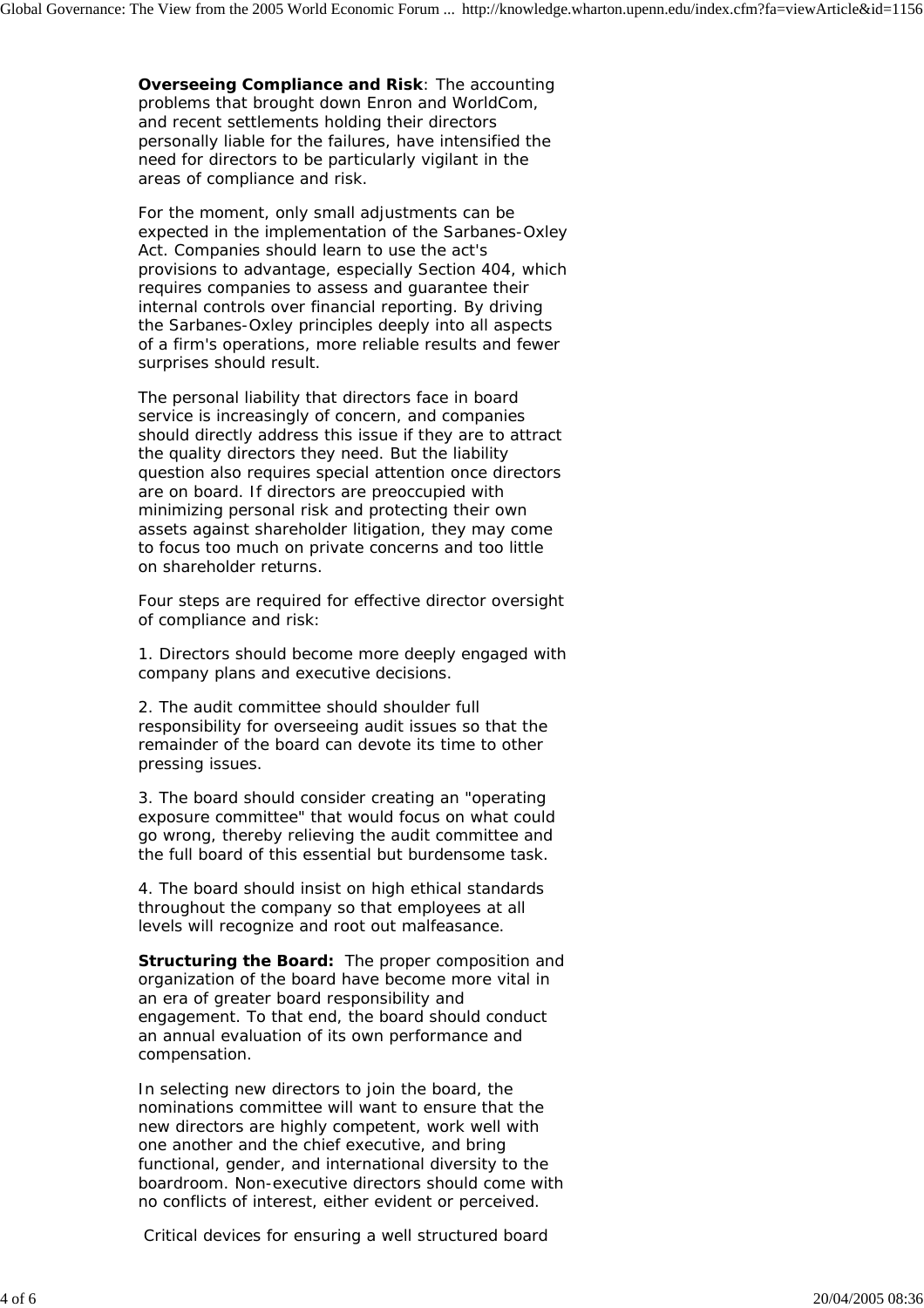include:

- Informational updates to the board, both during and between board meetings
- **Involvement of directors in educational** programs on corporate governance
- Formal evaluation of the board chair with feedback for improvement
- A written charter with explicit expectations set forward for directors and executives, and a formal delegation of authority to management.

**Planning Executive Succession:** The most important single decision taken by the board is the selection of the chief executive. To ensure that the right replacement is ready when the time comes, the board should:

- Initiate succession planning at the first board meeting after a new CEO is appointed
- Include an updating of succession planning at every board meeting
- Establish clear metrics of executive performance
- Evaluate executives one and two levels below the CEO.

Whether directors should be directly involved in hiring and promotion decisions for the executive layers below the top tier remained an open question.

## **Taking Responsibility**

While these four arenas of change are creating a more demanding boardroom, they also are making it more challenging for directors to serve on boards. One of the workshop discussion leaders, Matthew Barrett, chair of the British bank Barclays, told a *Wall Street Journal* writer in Davos that he had turned away some 10 invitations to consider joining boards during the past year. And of those that he would consider, due diligence has become essential. "I will go through a degree of risk analysis," he said, "that I wouldn't have gone through in the past." Another discussion leader, MCI chief executive Michael Capellas, confirmed to the reporter that he no longer serves on the boards of any publicly-traded companies other than his own.

For those who do serve on the more demanding boards of our era, a key question is now: "How can board members and chief executives strike the proper balance between lack of involvement and micromanagement?" While the precise point of proper balance varies from company to company, it has become incumbent upon more empowered directors to know when to stop.

Much is yet to be done in refining the essence of good governance, but improvements should be a worldwide priority for both companies and countries, said many in Davos. At a "town hall" meeting during the World Economic Forum, a thousand participants named six action priorities for the coming year: poverty, climate change, education, equitable globalization, the Middle East -- and "good global governance."